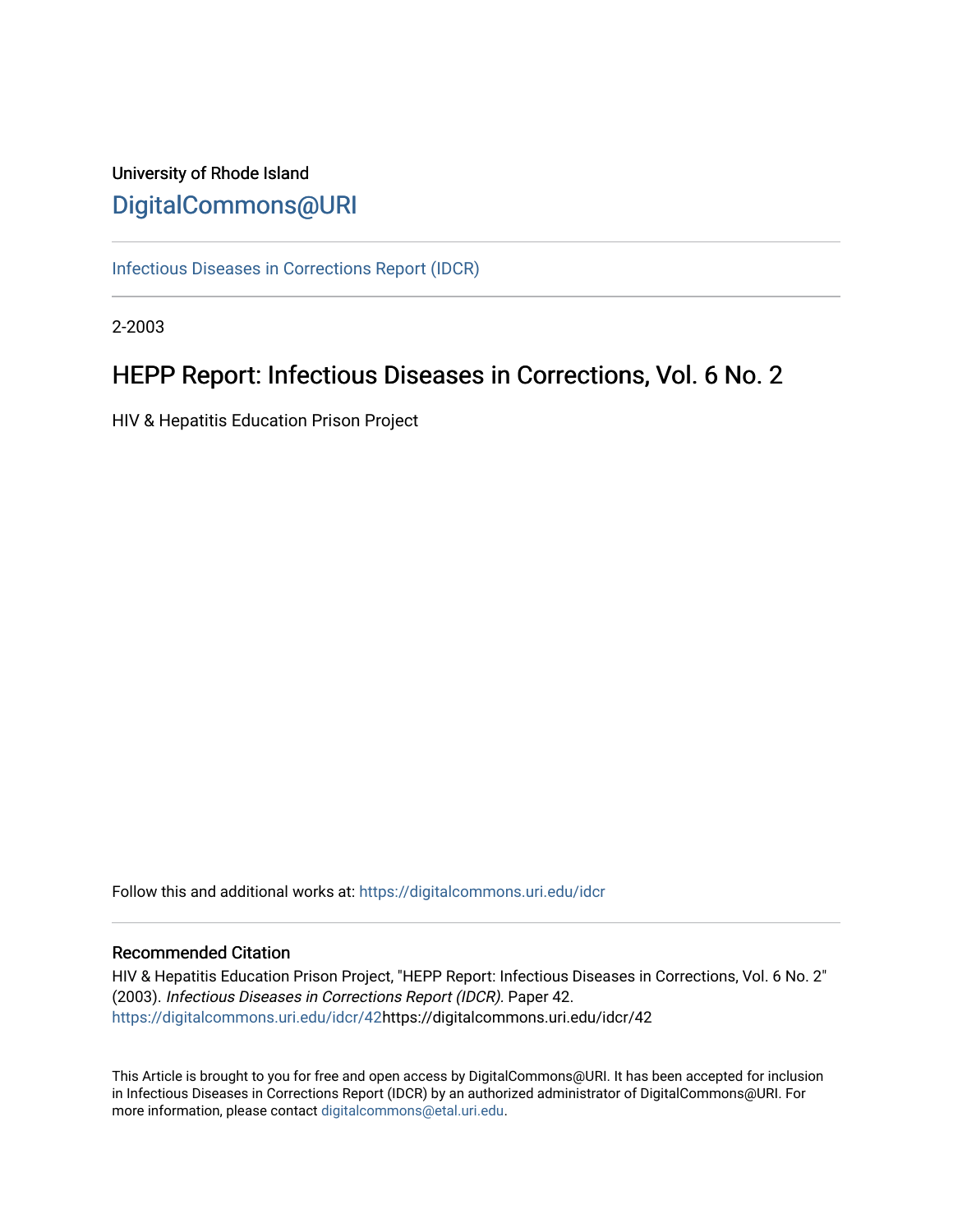

SPONSORED BY THE BROWN MEDICAL SCHOOL OFFICE OF CONTINUING MEDICAL EDUCATION.

### **ABOUT HEPP**

*HEPP Report, a forum for correctional problem solving, targets correctional administrators and HIV/AIDS and hepatitis care providers including physicians, nurses, outreach workers, and case managers. Continuing Medical Education credits are provided by the Brown University Office of Continuing Medical Education to physicians who accurately respond to the questions on the last page of the newsletter.* 

#### **CO-CHIEF EDITORS Joseph Bick, M.D.**

*Director, HIV Treatment Services, California Medical Facility, California Department of Corrections*

> **Anne S. De Groot, M.D.** *Director, TB/HIV Research Lab, Brown Medical School*

**DEPUTY EDITORS Frederick L. Altice, M.D.** *Director, HIV in Prisons Program, Yale University AIDS Program*

**David P. Paar, M.D.** *Director, AIDS Care and Clinical Research Program, University of Texas, Medical Branch*

**Faculty Disclosure** In accordance with the Accreditation Council for Continuing Medical Education Standards for Commercial Support, the faculty for this activity have been asked to complete Conflict of Interest Disclosure forms. Disclosures are listed at the end of articles. All of the individual medications discussed in this newsletter are approved for treatment of HIV and hepatitis unless otherwise indicated. For the treatment of HIV and hepatitis infection, many physicians opt to use combination antiretroviral therapy which is not addressed by the FDA.

*HEPP Report is grateful for the support of the following companies through unrestricted educational grants: Major Support: Agouron Pharmaceuticals, Abbott Laboratories and Roche Pharmaceuticals, Sustaining: Boehringer Ingelheim Pharmaceuticals, Schering-Plough, GlaxoSmithKline and Gilead Sciences, Inc.*

# **Taking Control of Tuberculosis in Corrections**

*the U.S. in 2001, 3.3% were in residents of correctional facilities at the time of diagnosis.*

*By Renee Ridzon, M.D.\**

Incarcerated persons are a population long recognized as being at higher risk for tuberculosis (TB) than the general population.<sup>8</sup> Of the 15,989 reported cases of active TB in the U.S. in 2001, 3.3% were in residents of correctional facilities at the time of diagnosis. $^6$ At the same time, 0.7% of the total U.S.

population was incarcerated in a prison or jail.<sup>17</sup> Correctional facilities have been recognized as reservoirs for the spread of *Mycobacterium tuberculosis* infection and TB disease among inmates and communities.<sup>15</sup> The prevalence of HIV infection among inmates is an

additional factor leading to higher rates of TB disease and TB infection in prison and jail settings. Control of TB in these high-risk environments is important for the health of inmates, their contacts (once released), and for the continued decrease in the national TB case rate.

#### **Mycobacterium tuberculosis**

TB is a disease caused by the organism *M. tuberculosis*. In most cases, TB affects the lungs, although the disease can occur in any organ system of the body. Symptoms of TB include fever, weight loss, night sweats, and fatigue. For those with the pulmonary form of the disease, there is usually a productive cough and abnormal chest radiograph. In advanced forms of pulmonary TB, hemoptysis may be present.

*M. tuberculosis* is transmitted by airborne particles called droplet nuclei that are generated by coughing when a person has pulmonary TB. The particles are an estimated one to five microns in size, and can remain suspended in an enclosed room for periods of 30 minutes or longer. Although not all exposed persons become infected, infection occurs when a susceptible person inhales droplet nuclei containing *M. tuberculosis,* which then reach the alveoli of the lungs. The probability that a person who is exposed to *M. tuberculosis* will become

state, and the duration of exposure. The concentration of droplet nuclei in the air is determined by characteristics of the contagious patient and environmental factors. These characteristics include the presence of cough, *Of the 15,989 reported cases of active TB in*

infected depends mainly on the concentration of infectious droplet nuclei in the air, the person's underlying immune status, nutritional

> whether the disease is in the lungs, airways, or larynx, whether acid fast bacilli (AFB) are present on smears of sputum specimens, and whether there are pulmonary cavities on the chest radiograph. Environmental factors include exposure in small,

enclosed spaces and poor ventilation.<sup>9</sup>

#### **Latent TB infection (LTBI)**

A small proportion of persons who are infected with TB will develop disease within weeks to months after exposure. For most infected persons, within two to 12 weeks, the immune system limits multiplication and spread of the organism. When this occurs, some of the organisms remain dormant in the body but are viable for many years. This condition is referred to as latent TB infection (LTBI). Persons with LTBI have no symptoms of TB disease and are not infectious. A proportion of persons with LTBI will develop TB disease during their lifetime. The risk is greatest during the first several years after infection. Immunocompromised persons with LTBI have a high risk for progression to TB disease; HIV infection is the strongest known risk factor for this progression.<sup>10</sup> Treatment for LTBI greatly reduces the likelihood that TB disease will develop.

#### *Continued on page 2*

| WHAT'S INSIDE |  |
|---------------|--|
|               |  |
|               |  |
|               |  |
|               |  |

Brown Medical School | Providence, RI 02912 | 401.277.3651 | fax: 401.277.3656 | www.hivcorrections.org *If you have any problems with this fax transmission please call 800.748.4336 or e-mail us at HEPP@corrections.net*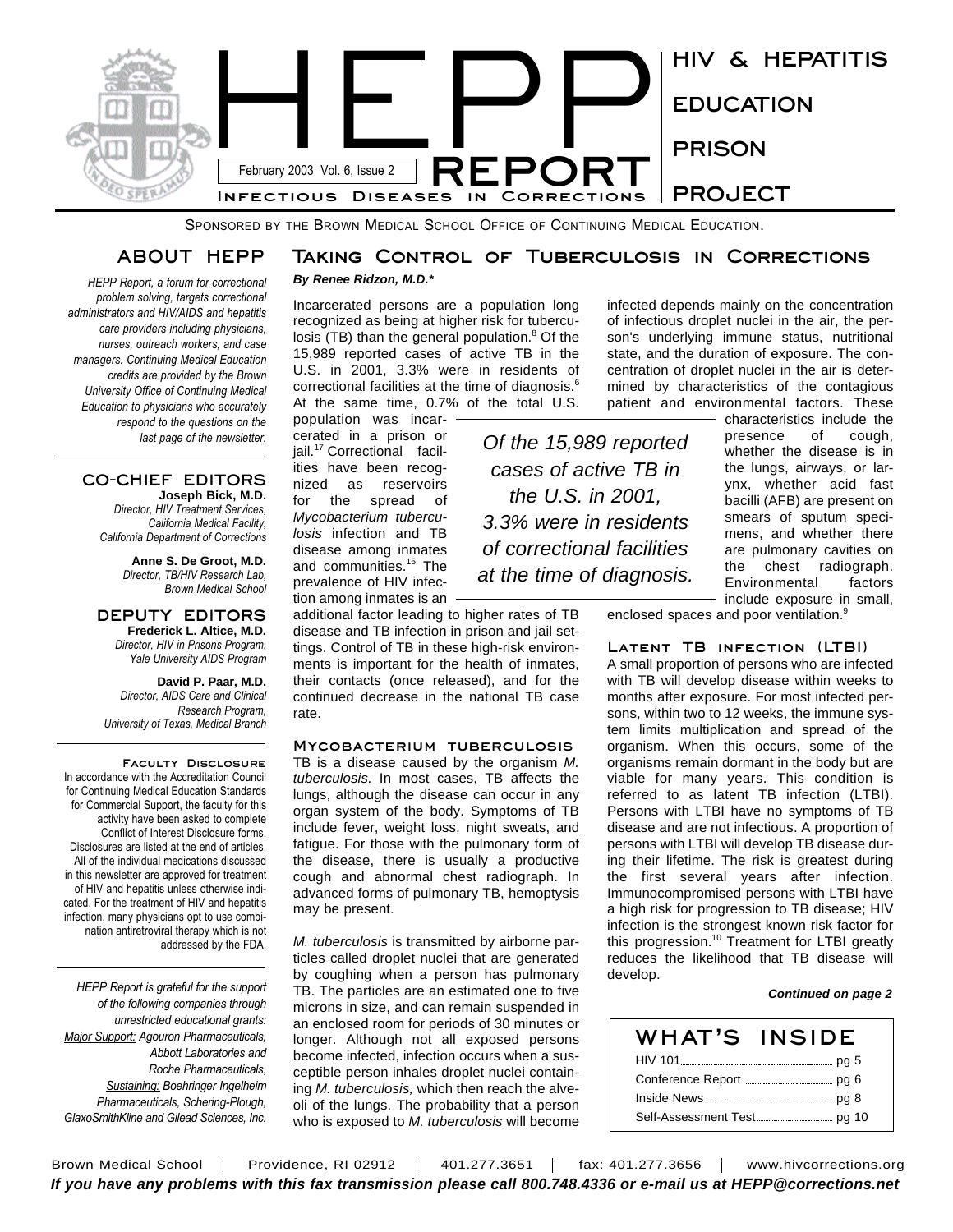#### **Taking Control...** *(continued from page 1)*

The tuberculin skin test (TST) can be useful in the diagnosis of LTBI and TB disease. In most cases of LTBI or disease, the TST is positive. However a negative test by itself should never be used to rule out infection or disease if there is a high clinical suspicion for either of these conditions or there are symptoms consistent with TB disease, especially in HIV-infected patients - where TST can be negative despite active TB disease.

Most cases of TB are caused by organisms susceptible to all antituberculosis medications, and disease cure rates are high when there are at least six months of effective treatment and good adherence. If rifampin is not included in the regimen then the length of treatment is prolonged. Cases caused by organisms with resistance to antituberculosis medications may require longer treatment and therapy that includes less effective second-line agents. Multidrug resistant (MDR) TB, defined as TB caused by organisms demonstrating resistance to at least isoniazid and rifampin (the two most potent antituberculosis medications), is the most difficult form of TB to treat and requires prolonged therapy, the use of less effective, more toxic second-line antituberculosis drugs, and an occasional need for surgery. MDR TB has a high rate of mortality and morbidity, although this has improved in recent years.<sup>2</sup>

#### **Epidemiology in jails and prisons**

In both jails and prisons, TB rates among inmates far exceed those of the general U.S. population. In one study from 1995 to 1997 in the Memphis County, Tenn., Jail, the calculated incidence of TB cases was 274 per 100,000, over 35 times the national rate and 20 times that of Memphis County for the corresponding time period.<sup>15</sup> In prisons in New York State during 1993, the reported TB case rate was 139.3 cases per 100,000; for New Jersey prisons the rate reported for 1994 was 91.2 cases per 100,000; and for California prisons in 1991 there were 184 cases per 100,000. In all three states, the TB rates among inmates were six to 10 times that of the state's general population. 8

Some facilities have seen a marked decline in the number of active TB disease due to diligent TB control programs with mandated screening and directly observed treatment of LTBI. In the New York State DOC the rate of TB disease was 225/100,000 in 1991. By 2001, the rate for new cases of active TB disease

### **Table 1. Two-step testing**

*In some persons with LTBI, reaction to tuberculin may wane over years. When these persons are skin tested years after infection, they may have a negative reaction. However, the skin test may stimulate (or "boost") their ability to react to tuberculin, resulting in a positive reaction to a subsequent test. With serial testing, the boosted reaction may be misinterpreted as a newly acquired infection. Two-step testing is used to establish a reliable baseline TST status and reduce the likelihood that a boosted reaction will be misinterpreted as a recent infection. Two-step testing is performed by administering a skin test; if that test result is negative, then a second-step test should be given one to three weeks later. A positive reaction to the second-step test of the two-step test probably represents a boosted reaction. The boosted reaction should not be considered a TST conversion. Two-step testing should be used only for baseline screening and never should be used in a contact investigation.*

decreased to 11/100,000. That rate was comparable to the rate in Manhattan even though nearly one-quarter of all incoming inmates were infected with TB.

At California Medical Facility in the California Department of Corrections, similar control measures effectively aborted an outbreak of TB in a dedicated HIV housing unit. After 22 cases of TB disease occurred over a five month period in 1995 (a case rate of 21,100/100,000 person years), there have been no new cases of TB disease in the past seven years.<sup>18</sup>

#### **The role of HIV co-infection**

There are a number of factors that contribute to the increased incidence of TB infection and disease among incarcerated populations. These risk factors include HIV infection, substance use and dependence, poor access to health care, and overcrowding and poor ventilation within correctional facilities. <sup>8</sup> The strongest of these risk factors is HIV infection. In 1997 HIV infection was present in an estimated 2.1% of persons incarcerated in state and federal prisons, and the rate of AIDS among prisoners was five times than that of the general population. Concurrent with the increasing number of prisoners in the country, there has been an increase in the number of inmates with HIV infection. From 1991 to 2000 the number of HIVinfected prisoners in state and federal facilities increased from 17,551 to 25,088.<sup>17</sup> The rising number of prisoners within the country has led to overcrowding within many correctional facilities, increasing the risk of transmission of *M. tuberculosis*.

#### **Transmission of** *M. tuberculosis* **within correctional facilities**

There have been several reports of outbreaks of TB within U.S. prisons and jails. 11,12,13,14,15,18,19 In most of these outbreaks transmission of a single strain of *M. tuberculosis* was verified by epidemiology and strain typing. Some of these outbreaks

involved multidrug resistant strains of *M. tuberculosis*. In several cases there was transmission to correctional facility staff and members of the communities to which inmates were released. In the investigation of TB cases in Memphis County, 43% of all TB cases reported in 1995 through 1997 were in persons who had previous contact with the jail. This suggests that the jail may have played an important role in contributing to the transmission of *M. tuberculosis* in the community as well as provided a potential location for prevention efforts. 15

HIV infection was a major factor in most reported correctional outbreaks. Reasons for this include the increased rate of reactivation of LTBI in those infected with HIV, delayed diagnosis in HIV-infected source cases due to atypical presentation of TB disease, and the rapid development of disease in HIV-infected persons who were newly infected with *M. tuberculosis*. In one outbreak that occurred in a housing unit for HIV-infected inmates, extensive transmission was documented.<sup>3</sup> In this outbreak, there were 30 secondary cases of TB disease and documentation of new infection in approximately 70% of the 115 inmates who shared the same side of the dormitory with the source patient. In this outbreak, as in others involving HIVinfected inmates, low CD4 count was a risk for TB disease.

In a number of former Soviet Union countries, there is a serious problem of transmission of *M. tuberculosis* within prisons. Epidemic TB among prisoners, spread of disease from the prisons to the community, and high rates of MDR TB has been documented in many prisons in Russia. Rates of TB in these prisons are among the highest in the world. In 1997 in Tomsk Oblast of Siberia, TB notification rates for the incarcerated population were 4,000 cases per 100,000. The mortality rate from TB among prisoners at that time was 485 per 100,000. <sup>16</sup> MDR TB rates throughout the former Soviet Union are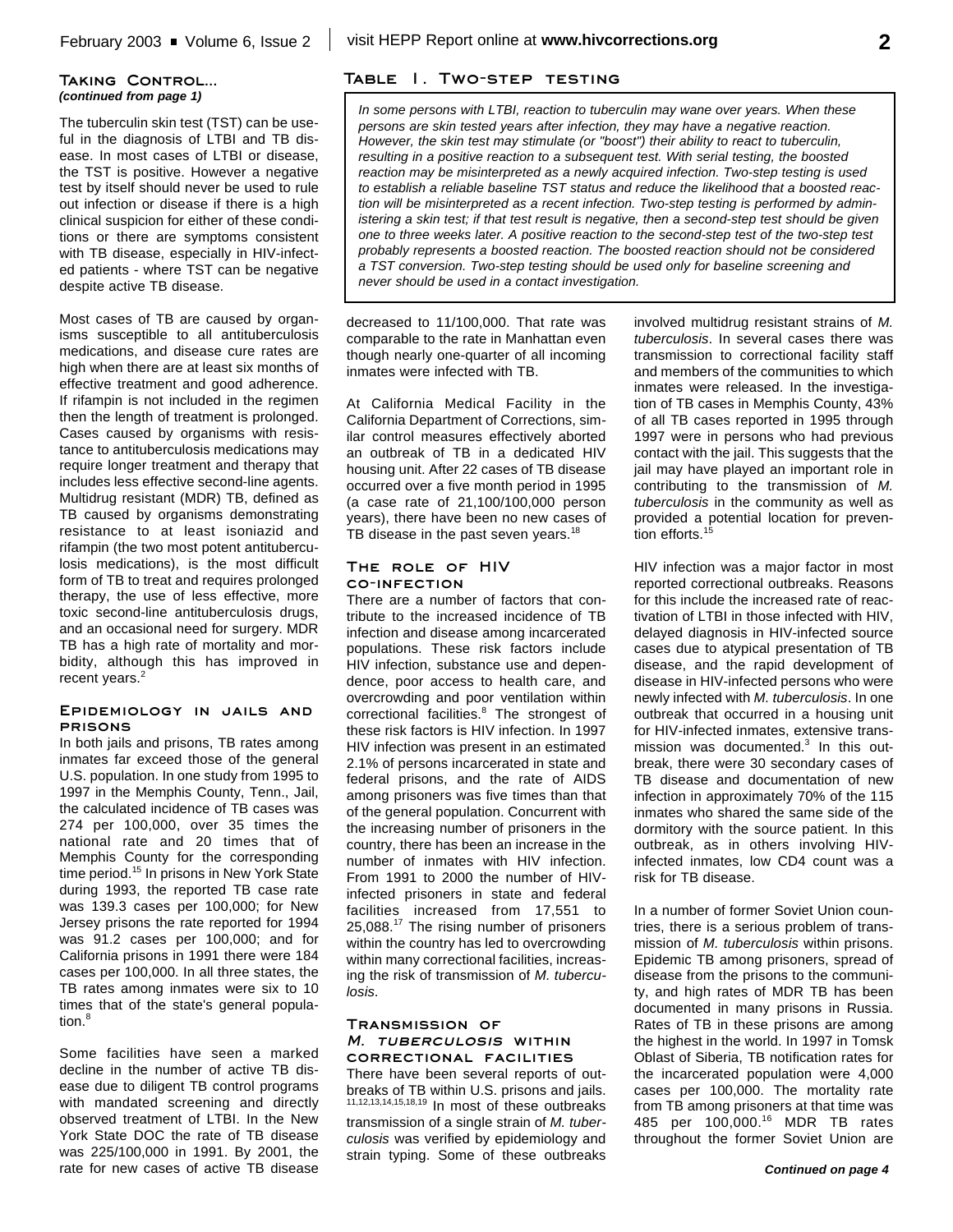## **Letter from the Editor**

*Dear Correctional Colleagues:*

*In my infectious diseases referral clinic in a state prison in California, at least once a week I encounter a patient who has a chronic medical condition for which no treatment was pursued prior to incarceration. Whether it is mental illness, HIV, HCV, LTBI, or a myriad of other treatable and/or curable conditions, the reality is that this nation's jails and prisons have become the primary source of medical services for a significant percentage of our fellow citizens. Work by our colleague Rick Altice has demonstrated that for many inmates with HIV infection, the first offer of testing and/or treatment came during incarceration. David Thomas, Dianne Rechtine, and colleagues in Florida were able to show that directly observed therapy in a prison setting can yield remarkable results in the treatment of HIV disease. How can these lessons be applied to this country's strategic plan for the elimination of tuberculosis?* 

*As noted in the recent report to congress entitled "The Health Status of Soon-To-Be-Released Inmates," we know that inmates are disproportionately burdened by tuberculosis infection and disease. It is estimated that over 500,000 individuals with LTBI are released from jail or prison every year, and that the rate of active tuberculosis in inmates is at least five times that found in persons in the free community. Clearly, many inmates are also struggling with mental illness, alcoholism, substance abuse, poverty, and other problems that impact upon their willingness and ability to faithfully adhere to the long treatment course required for LTBI and TB disease.*

*Once again, we in correctional/public health are called upon to turn this challenge into an opportunity: to use the period of incarceration of our patients as a time to diagnose, educate, and treat those of our patients who are infected with tuberculosis. By doing so, we not only make an impact on the health of our patients, but also contribute to the nation's public health efforts to eliminate TB.*

*This month, Dr. Renee Ridzon provides a review of the current status of tuberculosis in corrections, and HEPP Report editors provide a summary of a CDC-sponsored conference held January 25-26 in San Antonio on the management of HCV in corrections. This month's HIV 101 is a useful table to guide the treatment of LTBI.*

*After reading this issue, you should be familiar with the diagnosis and treatment of MTB in the incarcerated, and have a better understanding of current issues involved in the management of HCV in the correctional setting.*

Joseph Bick

*Joseph Bick, M.D. Co-Chief Editor*

## **Subscribe to HEPP Report**

Fax to **617-770-3339** for any of the following: *(please print clearly or type)*

| Yes, I would like to add/update/correct (circle one) my contact information for my complimentary<br>subscription of HEPP Report fax/email newsletter. |                                                                                                                                                                                                                                |  |                       |  |
|-------------------------------------------------------------------------------------------------------------------------------------------------------|--------------------------------------------------------------------------------------------------------------------------------------------------------------------------------------------------------------------------------|--|-----------------------|--|
|                                                                                                                                                       | Yes, I would like to sign up the following colleague to receive a complimentary subscription of<br>HEPP Report fax/email newsletter.                                                                                           |  |                       |  |
|                                                                                                                                                       | Yes, I would like my HEPP Report to be delivered in the future as an attached PDF file in an<br>email (rather than have a fax).                                                                                                |  |                       |  |
|                                                                                                                                                       |                                                                                                                                                                                                                                |  |                       |  |
| <b>CHECK ONE:</b><br>$\bigcirc$ Pharmacist                                                                                                            | O Physician C Physician Assistant C Nurse/Nurse Practitioner                                                                                                                                                                   |  | O Nurse Administrator |  |
|                                                                                                                                                       | ADDRESS:___________________________CITY: ___________________STATE: ____ ZIP: __________                                                                                                                                        |  |                       |  |
|                                                                                                                                                       |                                                                                                                                                                                                                                |  |                       |  |
|                                                                                                                                                       | EMAIL: EMAIL: A CONTROLLER CONTROLLER CONTROLLER CONTROLLER CONTROLLER CONTROLLER CONTROLLER CONTROLLER CONTROLLER CONTROLLER CONTROLLER CONTROLLER CONTROLLER CONTROLLER CONTROLLER CONTROLLER CONTROLLER CONTROLLER CONTROLL |  |                       |  |

Published monthly and distributed by fax, HEPP Report provides up-to-themoment information on HIV and hepatitis treatment, efficient approaches to administering treatment in the correctional environment, national and international news related to HIV and hepatitis in prisons and jails, and changes in correctional care that impact

HIV and hepatitis treatment.

**Senior Advisors** John H. Clark, M.D., M.P.H., F.S.C.P. *Los Angeles County Sheriff's Department*

> Theodore M. Hammett, Ph.D. *Abt Associates*

Ned E. Heltzer, R.Ph., M.S. *Heltzer Associates*

Ralf Jürgens *Canadian HIV/AIDS Legal Network*

Joseph Paris, Ph.D., M.D. *CCHP Georgia Dept. of Corrections*

Renee Ridzon, M.D. *Bill & Melinda Gates Foundation*

David Thomas, J.D., M.D. *Florida Dept. of Corrections*

Louis C. Tripoli, M.D., F.A.C.F.E. *Correctional Medical Institute, Correctional Medical Services*

Lester Wright, M.D. *New York State Dept. of Corrections*

**Associate Editors** Scott Allen, M.D. *RI Department of Corrections*

> Karl Brown, M.D. *Rikers Island Jail*

Peter J. Piliero, M.D. *Associate Professor of Medicine, Consultant, NYS Department of Corrections, Albany Medical College*

> Dean Rieger, M.D. *Indiana Dept. of Corrections*

Josiah Rich, M.D. *Brown University School of Medicine, The Miriam Hospital*

Stephen Tabet, M.D., M.P.H. *University of Washington Division of Infectious Diseases*

David A. Wohl, M.D. *University of North Carolina*

> **Managers** Craig Grein *Brown University*

Michelle Gaseau *The Corrections Connection*

**Layout** Kimberly Backlund-Lewis *The Corrections Connection*

**Distribution** *Screened Images Multimedia*

**Managing Editor** Elizabeth Herbert *HIV/Hepatitis Education Prison Project*

The editorial board and contributors to HEPP Report include national and regional correctional professionals, selected on the basis of their experience with HIV and hepatitis care in the correctional setting.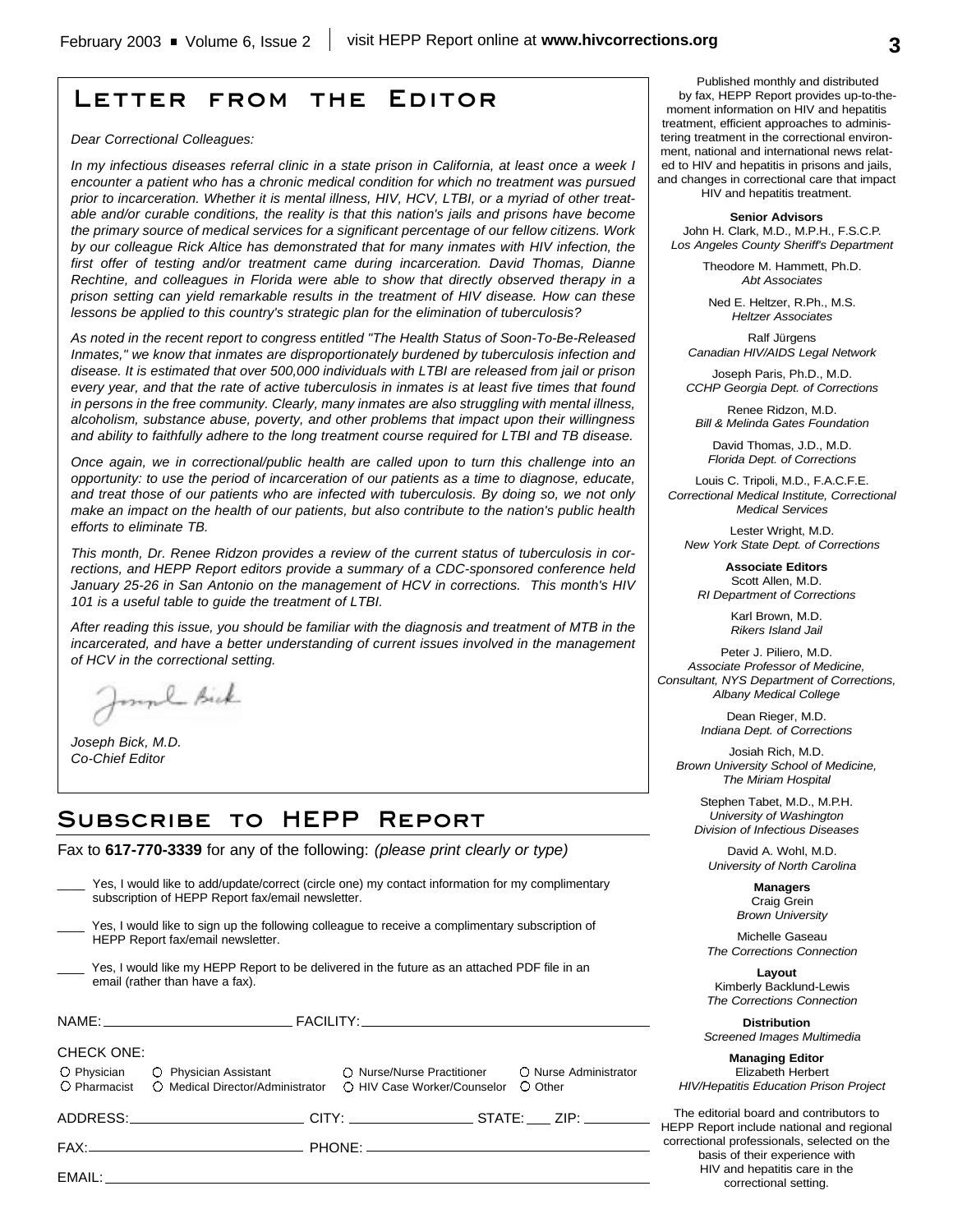#### **Taking Control...** *(continued from page 2)*

also among the highest in the world and in some prisons, up to 23% of isolates from newly-diagnosed cases of TB are MDR. For retreatment cases this proportion is even higher. With the combination of increasing rates of incarceration, especially due to sentences related to injection drug use, and increasing rates of HIV infection among these injection drug users, this problem could become even more serious.

#### **Screening for TB Disease**

Correctional facilities are settings where intensive measures for TB screening, control and prevention are needed. Screening activities should include inmates as well as employees. Screening should consist of assessing inmates for TB disease and LTBI or histories of either, with a high priority placed upon the prompt diagnosis and isolation of inmates with suspected infectious pulmonary disease. This is important since transmission of *M. tuberculosis* in correctional facilities can be extensive from persons with undiagnosed, infectious TB.

All newly admitted inmates should be screened for symptoms of TB disease at the time of arrival. If symptoms suggestive of TB disease are present, further diagnostic work-ups should be performed, including a chest radiograph and collection of sputum specimens. If there is any suspicion that the inmate may have pulmonary disease, he or she should be placed in airborne infection isolation as soon as possible to prevent transmission of infection to others in the correctional facility and should remain isolated until there is a determination that the inmate does not have potentially infectious TB. The airborne isolation of the suspected infectious inmate should occur before the initiation of the work-up. If the suspicion is high enough to warrant collection of sputa specimens, especially if HIV co-infection is present, then the inmate should be in isolation.

In addition to screening for symptoms of TB disease upon admission, the index of suspicion for TB should be high for any inmate who presents with cough. In many outbreaks, extensive transmission from undiagnosed cases occurred because TB was not considered as a diagnosis in source cases until late in the course of illness. It is especially important to consider TB early in settings with HIV-infected inmates because of their increased risk of developing disease once infected. In persons with HIV infection, TB may have an atypical clinical and radiographic presentation. There has been extensive transmission documented from HIV-infected source patients who had minimal chest radiograph abnormalities.

#### **Screening for LTBI**

Screening for LTBI is important since treatment is an effective prevention tool. This is especially true for incarcerated persons since the risk of reactivation disease is higher than that of the general population due to immune deficiency, drug use, or recent infection. The preferred method of screening for LTBI is the Mantoux method for the TST. Multiple puncture tests are not recommended. Bacille Calmette-Guèrin (BCG) vaccination, pregnancy, or undocumented history of a prior positive skin test are not contraindications to tuberculin skin

*Isoniazid for nine months is the preferred regimen for treatment of LTBI and should be used whenever possible.*

testing. Because the skin test must be read (always by a trained health care worker) 48 to 72 hours after placement, screening in short-term facilities may be difficult due to high turnover of inmates. In general, 10 mm of induration is defined as a positive skin test, although in special circumstances such as a contact investigation or HIV infection, 5 mm is used to define a positive test.<sup>3</sup> In contact investigations and in persons in whom the suspicion of infection is high, treatment of LTBI is sometimes given even when the skin test is negative (especially in the case of HIV infection).

All inmates and employees with initial negative skin tests should have periodic skin testing performed. In most cases, this is performed annually. In all populations where periodic screening occurs, two-step testing (see Table 1) should be initially performed to establish a reliable baseline.<sup>8</sup> Periodic screening is an important part of TB control since an unexpected number of positive skin tests or conversions may signal transmission from an undiagnosed case of infectious TB and indicate that an investigation should be initiated.

#### **Treating TB Disease and LTBI**

TB disease and LTBI should ideally be treated by someone experienced in the management of TB, or in consultation with someone with such experience. Treatment guidelines have been published (see below), and new treatment guidelines are expected soon.<sup>1,3,4,5,7,10</sup> Treatment for all inmates with TB disease and ideally for LTBI should be directly observed to ensure adherence with and completion of treatment. All cases of suspected TB disease should be promptly reported to the local TB control program and a contact investigation should be initiated if indicated.

Isoniazid has been most commonly used for treatment of LTBI. In 2000, the CDC issued recommendations for use of a short course regimen of two months of rifampin and pyrazinamide for treatment of LTBI. Since that time, there have been reports of 44 cases of severe liver injury (including 10 fatalities) associated with this regimen. As a result, isoniazid for nine months is the preferred regimen for treatment of LTBI and should be used whenever possible (an alternative is the use of four months of rifampin. See HIV 101 for use with protease inhibitors and non-nucleoside reverse transcriptase inhibitors.) The use of rifampin and pyrazinamide should be avoided when possible. If rifampin and pyrazinamide are used, there should be extremely close monitoring for symptoms or abnormalities in levels of serum aminotransferases and bilirubin. Rifampin and pyrazinamide should never be used in persons who have experienced liver injury with prior use of isoniazid, or who are pregnant. 5,6

#### **Conclusion**

Because correctional facilities house populations at higher risk for TB, close attention to TB control is very important. Screening for infection and disease can lead to prompt diagnosis of infection or disease, prevention of transmission, and completion of treatment of either infection or disease. Attempts should be made to coordinate all TB control activities with the local health department. Doing so can enhance overall TB prevention and care, for example by ensuring treatment completion for inmates upon release to the community. Good TB control in correctional facilities will lead to decreased transmission of M. tuberculosis and prevention of cases among inmates as well as in the communities from which the inmates return to upon release.

For more information and publications regarding TB treatment prevention and control, visit the CDC's Division of Tuberculosis Elimination website at http://www.cdc.gov/nchstp/tb/.

#### **\*Disclosures:** *Nothing to disclose.* **References:**

*1. American Thoracic Society Centers for Disease Control. 1994. Treatment of tuberculosis and tuberculosis infection in adults and children. Am. J. Respir. Crit. Care Med. 149:1359--1374. http://www.thoracic.org/adobe/statements/t bchild1-16.pdf*

*References continued on page 6*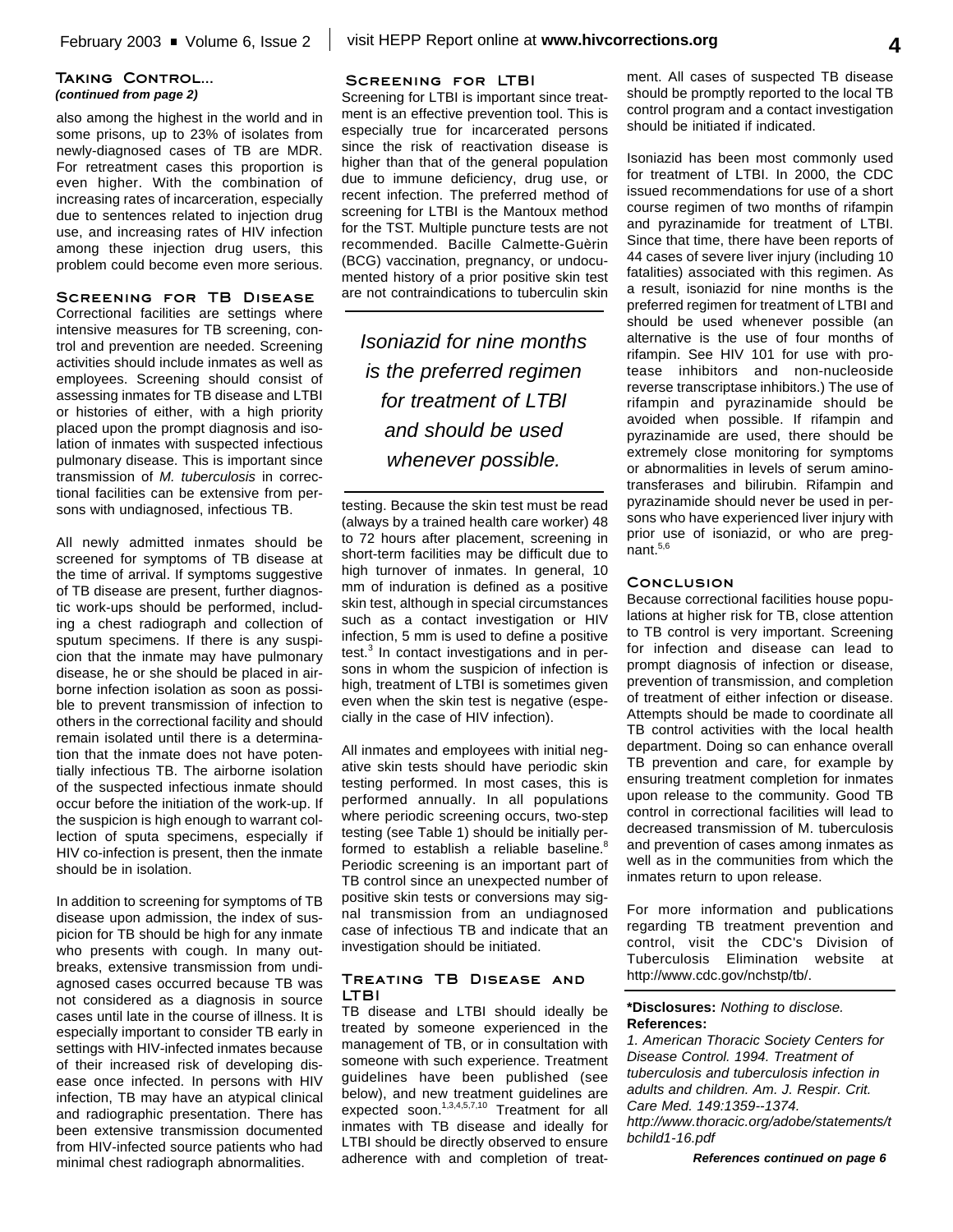# **Treatment of LTBI**

*At risk: PPD+ (>5 mm induration) without prior treatment of LTBI*

| <b>Preferred Regimen</b>                                                                                                                                                                                                                                                                                                                                                                                                                                                                                                                                                   | <b>Alternative Regimen**</b>                                                                                     | <b>Special Cases</b>                                                                                  |  |  |
|----------------------------------------------------------------------------------------------------------------------------------------------------------------------------------------------------------------------------------------------------------------------------------------------------------------------------------------------------------------------------------------------------------------------------------------------------------------------------------------------------------------------------------------------------------------------------|------------------------------------------------------------------------------------------------------------------|-------------------------------------------------------------------------------------------------------|--|--|
| INH 5mg/kg per day, max dose of<br>300mg/day + pyridoxine 50 mg/day,<br>x 9 months                                                                                                                                                                                                                                                                                                                                                                                                                                                                                         | RIF 10 mg/kg up to 600 mg per day<br>mg/day + PZA 15-20 mg/kg/day x 2<br>months (see CAUTION below)              | <b>INH-resistant strain:</b><br>RIF 10 mg/kg up to 600 mg/day $x$ 4<br>months. RIF 10 mg/kg up to 600 |  |  |
| INH 15 mg/kg up to a dose of 900+<br>pyridoxine 100 mg 2x/wk, x 9                                                                                                                                                                                                                                                                                                                                                                                                                                                                                                          | RIF 10 mg/kg up to 600 mg/day $x$ 4<br>months                                                                    | mg per day + PZA 15-20 mg/kg/day<br>x 2 months (see CAUTION below)                                    |  |  |
| months                                                                                                                                                                                                                                                                                                                                                                                                                                                                                                                                                                     | **Patients receiving PI or NNRTI*<br>should not receive RIF. With some<br>antiretrovirals, rifabutin can be sub- | <b>INH- and RIF-resistant strain:</b><br>Treat in consultation with an expert<br>in MDR TB.           |  |  |
|                                                                                                                                                                                                                                                                                                                                                                                                                                                                                                                                                                            | stituted for RIF with an antiretroviral<br>dose adjustment. Consult an expert.                                   | Pregnancy:<br>Use INH regimen.                                                                        |  |  |
| *CAUTION: Cases of severe liver injury, some fatal, have been associated with the use of RIF/PZA for the treatment of<br>LTBI. The RIF/PZA regimen is contraindicated in those with alcoholism and those with liver injury during prior use of<br>INH. Avoid two-month regimens except perhaps in high-risk cases with impending parole or release who are unlikely to<br>continue therapy after release. Full information on recommendations concerning RIF/PZA are available in the August<br>2001 MMWR 50 (34): 733-735 or at http://www.cdc.gov/mmwr/PDF/wk/mm5034.pdf |                                                                                                                  |                                                                                                       |  |  |
| Monitoring: Baseline bilirubin, AST & ALT, add CBC if treated w/RIF or RFB. Repeat tests if baseline tests are abnor-<br>mal or if there are symptoms of hepatitis. Recipients of INH or RIF alone: symptom review monthly. For those receiving<br>PZA plus RIF or RFB, more careful monitoring to include LFTs at two, four and six weeks.                                                                                                                                                                                                                                |                                                                                                                  |                                                                                                       |  |  |

EMB = ethambutol, INH = isoniazid, PZA = pyrazinamide, RFB = rifabutin, RIF = rifampin, SM = streptomycin

*Adapted from Bartlett JG, Gallant JE. Medical Management of HIV Infection 2001-2002 Edition.*

#### **Taking Control...***(continued from page 4)*

*2. Iseman MD. Treatment of multidrug-resistant tuberculosis. New Engl J Med 1993;32:784-91.*

*3. CDC. Targeted tuberculin testing and treatment of latent tuberculosis infection. MMWR 2000;49(No. RR-6):1--51.*

*http://www.cdc.gov/mmwr/preview/mmwrhtml/rr4906a1.htm 4. CDC. Update: Fatal and severe liver injuries associated with rifampin and pyrazinamide for latent tuberculosis infection, and revisions in American Thoracic Society/CDC recommendations, 2001. MMWR 2001:50:733--5.*

*http://www.cdc.gov/mmwr/preview/mmwrhtml/mm5034a1.htm 5. CDC. Fatal and severe hepatitis associated with rifampin and pyrazinamide for the treatment of latent tuberculosis infection--- New York and Georgia, 2000. MMWR 2001;50:289--91. http://www.cdc.gov/mmwr/preview/mmwrhtml/mm5015a3.htm 6. CDC. Reported tuberculosis in the United States, 2001. Atlanta, GA: U.S. Department of Health and Human Services, CDC, September 2002.*

*7. Public health dispatch: Update: Fatal and severe liver injuries associated with rifampin and pyrazinamide treatment for latent tuberculosis infection MMWR 2002;51(No. RR-44):998.*

*http://www.cdc.gov/mmwr/preview/mmwrhtml/mm5144a4.htm 8. CDC. Prevention and control of tuberculosis in correctional facilities: recommendations of the Advisory Council for the Elimination of Tuberculosis. MMWR 1996;45(no. RR-8). 9. CDC. Guidelines for preventing the transmission of Mycobacterium tuberculosis in health care facilities, 1994. MMWR 1994;43(no. RR-13).*

*10. CDC. Prevention and treatment of tuberculosis among patients infected with human immunodeficiency virus: principles* *of therapy and revised recommendations. MMWR 1998;47(no. RR-20).*

*11. CDC. Probable transmission of multidrug-resistant tuberculosis in a correctional facility-California. MMWR 1993;42:48-51. 12. CDC. Tuberculosis transmission in a state correctional institution-California, 1990-1991. MMWR 1992;41:927-9.*

*13. CDC. Transmission of multidrug-resistant tuberculosis among immunocompromised persons in a correctional system-New York, 1991. MMWR 1992;41:507-9.*

*14. CDC. Drug-susceptible tuberculosis outbreak in a state correctional facility housing HIV-infected inmates-South Carolina, 1999-2000.*

*15. Jones TF, Craig AS, Valway SE, Woodley CL, Schaffner W. Transmission of tuberculosis in a jail. Ann Intern Med 1999;131:557-63.*

*16. Kimerling ME. The Russian equation: An evolving paradigm on tuberculosis control. Int J Tuberc Lung Dis 2000;4:S160-7. 17. Maruschak LM. Bureau of Justice Statistics Bulletin: HIV in Prisons 2000. Washington, DC: U.S. Department of Justice: October 2002.*

*18. Mohle-Boetani JC, Miguelino V, Dewsnup DH, Bick J, et al. Tuberculosis outbreak in a housing unit for human immunodeficiency virus-infected patients in a correctional facility: Transmission risk factors and effective outbreak control. Clin Infect Dis 2002;34:668-76.*

*19. Valway SE, Greifinger RB, Papania M, et al. Multidrug resistant tuberculosis in the New York State prison system, 1990- 1991. J Infect Dis 1994;170:151-6.*

 $\geq$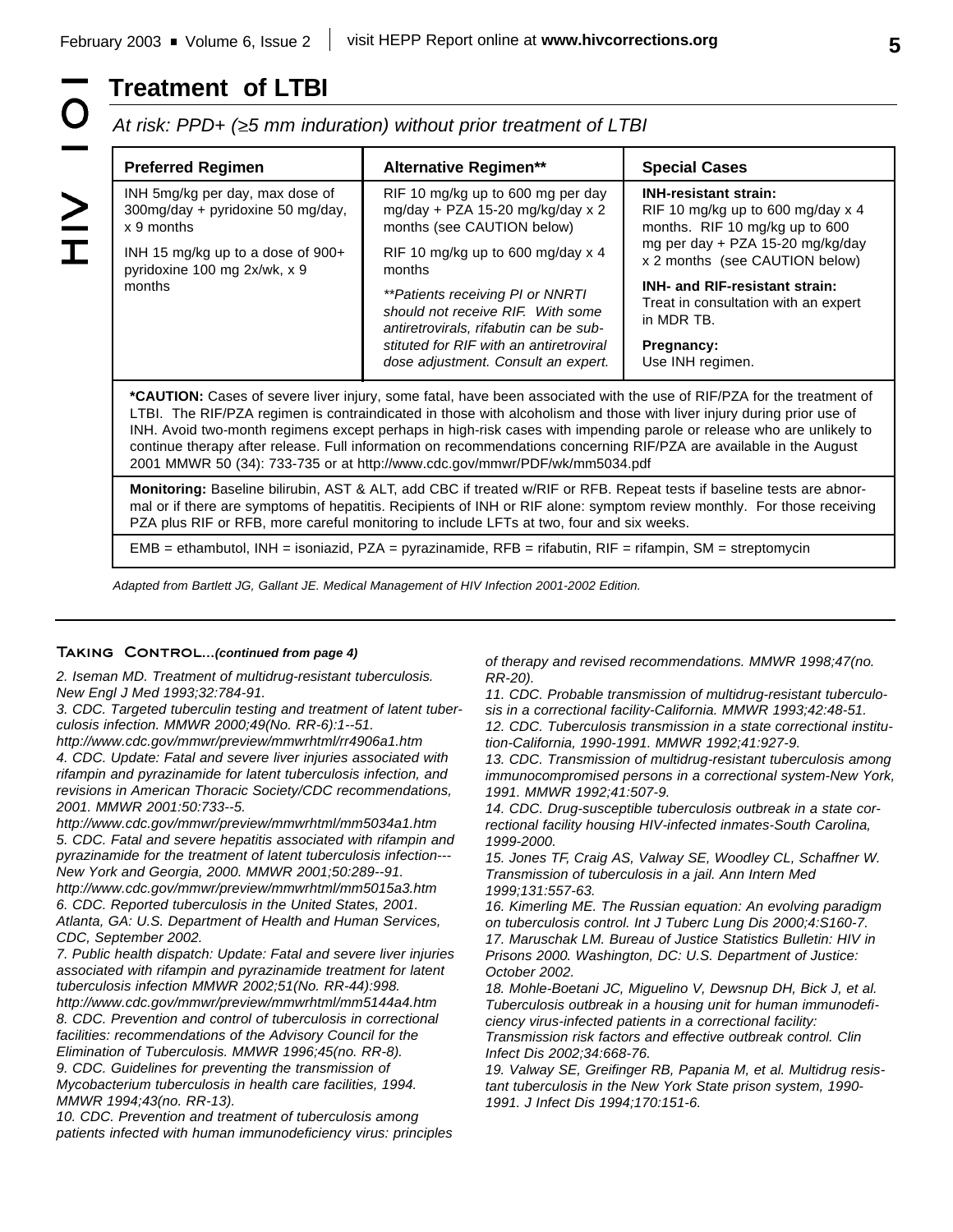## **Conference Report: Management of Hepatitis C in Corrections**

#### *January 25-26, 2003, San Antonio, Texas By HEPP Report Staff\**

A diverse group of correctional health care professionals from prisons and jails, federal representatives, academics, hepatitis C experts, lawyers, and public health advocates gathered recently for a key meeting on managing hepatitis C in prisons ("Management of Hepatitis C in Prisons 2003," January 25-26, 2003, San Antonio, Texas). The official goals of the conference were to describe the prevalence of hepatitis C virus (HCV) in prisons and understand how two recently released federal documents on the diagnosis and treatment of HCV pertain to prison populations.(1,2)

However, as Anne Spaulding, MD, of the Centers for Disease Control (CDC) Division of Viral Hepatitis made clear in her opening statement, the goal of many of the professionals present at the meeting was to establish a new consensus on the treatment of HCV in correctional settings. She described plans to publish the proceedings in a monograph that would help establish national guidelines for the management of HCV in correctional settings.

While it was difficult to reach a consensus, different approaches were shared (and debated) with the goal of better understanding the epidemic facing the nation's prisons and creating effective approaches to managing it. The conference focused on the management of HCV in prisons; adequately discussing management of HCV in jails was thought too large a scope for the meeting.

#### **BACKGROUND**

The first session was devoted to reviews of scientific data on the pathogenesis, and treatment of HCV. Stanley Lemon, MD, of the University of Texas Medical Branch (UTMB) summarized virological aspects and contrasted the prognosis and management of HIV and HCV (Figure 1).

#### **Prevalence**

Ted Hammett, PhD, (Abt Associates) presented data from studies supported by the National Commission on Correctional Health Care (NCCHC), the CDC, the National Institute of Justice (NIJ), and the Bureau of Justice Statistics (BJS) on the prevalence of HCV in corrections. He presented revised estimates based on these studies suggesting that 17% to 25% of inmates in the nation's correctional facilities have chronic HCV infection. Based on these data, Dr. Hammett estimated that 1.3 to 1.9 million individuals passing through correctional facilities every year have HCV infection, representing 29% to 42% of the total number of HCV-infected persons in the United States (estimated at 4.5 million). This means that the correctional population provides a remarkable opportunity to diagnose, educate patients, and treat HCV in the United States. He also discussed the "ripple effect" of this blood-borne infection on public health following the return of HCV-infected inmates to their home community.

#### **Testing**

Two approaches to testing were discussed: universal and targeted. As discussed by Dean Reiger, MD, of the Indiana Department of Corrections, HCV testing became universal in Indiana prisons in July 2002 despite objections relating to fiscal concerns (there was no additional funding allotted with the legislation). Indiana now performs three separate tests for each offender: HIV, HCV, and syphilis. Initial results show that 13% of inmates in Indiana prisons are HCV-positive.

David Burnett, MD, of the Wisconsin Department of Corrections discussed targeted HCV testing now practiced in Wisconsin. The conclusion of a study commissioned by the Division of Public Health found that targeted testing based on self-identified risk factors as well as routinely available laboratory findings would require testing

#### **Figure 1: Comparing HIV with Hepatitis C\***

|                                       | <b>HIV</b> | <b>Hepatitis C</b> |
|---------------------------------------|------------|--------------------|
| Immunopathologic disease              | $+/-$      | $++/-$             |
| Usually fatal if not treated          | Yes        | No                 |
| Highly replicative infection          | Yes        | Yes                |
| Error-prone RNA transcription         | Yes        | Yes                |
| High degree of genetic variation      | Yes        | Yes                |
| Intermediate DNA genome               | Yes        | No                 |
| Can be eradicated following infection | No.        | Yes                |
| Potential for cure                    | Low        | High               |

*\*Chart adapted from Dr. Lemon's presentation by HEPP Report Staff.*

less than 30% of inmates, but would capture almost 90% of those with HCV infection. Risk factors for targeted screening include a history of IDU, liver disease, elevated ALT, HBV-positive, a history of blood or blood product transfusion, hemodialysis, or organ/tissue transplantation.

#### **Standard of Care**

Dr. Jay Hoofnagle of the National Institute of Diabetes and Digestive and Kidney Diseases reminded the participants that HCV - unlike HIV - can be cured (with combination therapy). Based on available evidence, the best response to therapy occurs when patients are treated early, are relatively young, have low levels of HCV RNA, show less fibrosis on biopsy, and stop drinking before therapy. Hoofnagle advised that the level of the HCV viral RNA alone does not predict the response to therapy. Response to combination therapy using pegylated interferon and ribivarin is generally 42% - 46% for patients who have genotype 1 and 76% - 82% in patients who have genotypes 2 and 3.

There was still some debate about what constitutes the "best" possible care (given the toxicity of treatment and the less-than-optimal response rates in patients with genotype 1). However, for those individuals who meet treatment criteria, Hoofnagle stated that the standard of care is combination therapy with pegylated interferon and ribivarin. Others pointed out that the number of inmates that can be treated with combination therapy while incarcerated is a small percentage of the number testing positive for HCV - and that the real "standard of care" is to make sure that all inmates are properly screened, tested and counseled. Still others objected to establishing a standard of care for HCV treatment in correctional settings without sufficient support in terms of resources and funding from the public health sector.

#### **Resources**

The question of how to pay for hepatitis C testing, treatment, and education (without sacrificing other essential health services) was discussed at nearly every session. Of the few firm areas of consensus reached, nearly everyone agreed that there isn't currently enough money to screen, treat and educate inmates on HCV - and there is no expectation that this will change anytime soon. Some believe that lawsuits will force the issue - and others suggest that litigation might be the only catalyst large enough to make a change in legislative and public opinion.

In the opinion of many attendees to the breakout session on resources, the public health system, which has not yet begun to adequately fill the need for HCV aftercare, needs to work with correctional health care professionals and legislatures to develop effective ways to deal with HCV and other infectious diseases. Community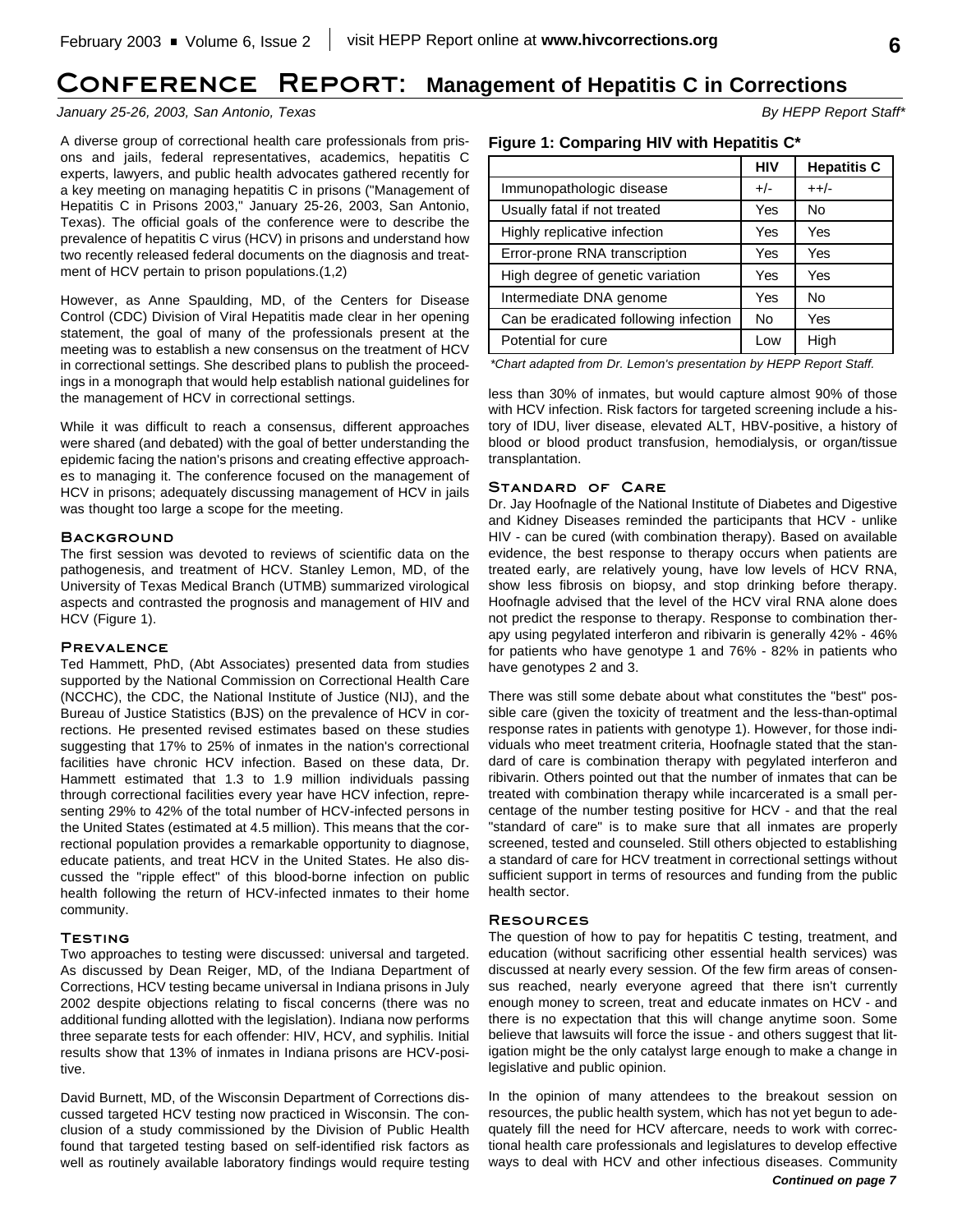# **Prevention and Control of Hepatitis Viruses in Corrections: CDC Guideline Summary**

#### *By Elizabeth Herbert\**

The CDC issued new recommendations (available at http://www.cdc.gov/mmwr/preview/ mmwrhtml/rr5201a1.htm) for controlling the spread of viral hepatitis in U.S. correctional facilities. The recommendations, published in the January 24, 2003 "Morbidity and Mortality Weekly Report," call for vaccination against hepatitis B for all inmates and vaccination against hepatitis A for at-risk inmates. Previous recommendations had called for vaccinating only long-term inmates. The report also recommends testing prisoners with a history of injection drug use (IDU) for hepatitis C.

The recommendations also provide guidelines for juvenile and adult correctional systems regarding identification and investigation of acute viral hepatitis; preexposure and postexposure immunization for hepatitis A and hepatitis B; hepatitis C screening, testing and prevention; health education; and release planning.

#### **Hepatitis A Virus (HAV) Vaccination**

Incarcerated groups for whom hepatitis A vaccination is recommended:

• Users of injection and noninjection illegal drugs

• Men who have sex with men

- Persons with chronic liver disease of any etiology (including HCV)
- Persons who receive blood product

replacement therapy for clotting factor disorders

The CDC recommends that for persons at risk, the vaccination series should be initiated as soon as possible after incarceration. Jails and prisons should implement tracking systems if not already in place, and should facilitate completion of the second vaccine dose for inmates who are released before the second dose is administered.

#### **Hepatitis B Virus (HBV) Vaccination**

The CDC recommends that all adults who receive a medical evaluation in a correctional facility - jail or prison - should be given the hepatitis B vaccine (unless they have proof of completion of the vaccine series or serologic evidence of immunity). This includes inmates entering correctional facilities as well as those who are already incarcerated and have not been previously vaccinated.

**Hepatitis A vaccination dosages and schedule for adults** *(Source: CDC, 2003)*

| Vaccine  | Dose       | Volume (mL) | # of doses | Schedule (mos) |
|----------|------------|-------------|------------|----------------|
| Havrix   | 1.440 EL.U | 1.0         |            | 0 and 6-12     |
| VAQTA    | 50 U       | 1.0         |            | $0$ and $6$    |
| Twinrix* | 720 EL.U   | 1.0         | J          | $0.1$ , and 6  |

*\*Also contains hepatitis B vaccine antigen*

#### **Hepatitis B vaccination dosages and schedule for adults** *(Source: CDC, 2003)*

|                                                               | Recombivax HB* |          | Engerix-B* |          | Twinrix** |     |
|---------------------------------------------------------------|----------------|----------|------------|----------|-----------|-----|
|                                                               | mg             | mL       | ma         | mL       | ma        | mL  |
| <b>Adults</b>                                                 | 10             | 1.0      | 20         | 1.0      | 20        | 1.0 |
| Dialysis patients and<br>other immunocom-<br>promised persons | 40             | $1.0***$ | 40         | $2.0***$ |           |     |

*\*Both vaccines are routinely administered in a three-dose series, which includes schedules of zero, one, and six months; zero, two, and four months; and zero, two, and six months.*

*\*\*Also contains hepatitis A vaccine antigen.*

*\*\*\*Special formulation*

*\*\*\*\*Two 1.0mL doses administered at one site, in a four-dose schedule at zero, one-two, and six months.*

For previously unvaccinated inmates with less than a six-month term, the vaccine series should be initiated and completed using a four-month schedule (zero, one-two, and four months).

Although administration of the complete vaccine series should be the goal of all immunization programs, the CDC notes that even a single dose confers protective levels of antibody, and the likelihood of completion of the vaccination series should not be a factor in offering it.

#### **Hepatitis C Virus (HCV) Testing**

The CDC recommends that all inmates be asked questions about risk factors for HCV infection upon intake, and that all inmates reporting risk factors for HCV infection be tested. Risk factors include testing inmates who:

- Ever injected illegal drugs
- Received clotting factor concentrate produced before 1987
- Ever were on long-term hemodialysis
- Have evidence of chronic liver disease,

including persistently abnormal ALT levels • Received a blood transfusion or an organ transplant before July 1992.

The CDC also recommends that inmates who test positive for HCV receive further

medical evaluation to determine evidence of chronic infection and liver disease; be immunized against HAV and HBV if not previously vaccinated; and be evaluated for candidacy for antiviral therapy.

#### **Elements of Hepatitis Health Education**

The CDC recommends that health education programs and curricula include:

- $\bullet$  Routes of transmission
- $\bullet$  Risk factors for infection
- Disease outcomes, the need for medical management and treatment options

 $\bullet$  Methods to prevent infection, including immunization and harm and risk reduction counseling importance of not sharing drug paraphernalia

• The importance of substance abuse treatment, when appropriate

• Sexual precautions including abstinence counseling and condom use

• Resources in the community available to support and sustain a reduction in risk behaviors.

Education can take different forms, including videos, brochures, and formal classroom presentations. However, repeated face-toface sessions have been determined to be the most effective means of education.

*\*Disclosures: Nothing to disclose.*

#### **Conference Report...** *(continued from page 6)*

and community-based organizations (CBOs) need to play a role and find ways to educate and treat in collaboration with corrections. With some exceptions, CBOs have been silent on this issue, according to health care professionals at the conference.

A large barrier to effectively treating HCV after release from prison is the lack of an equivalent to the Ryan White CARE Act. The very real epidemic in the U.S. - not just in correctional facilities - needs attention from legislators (and the public) who can work to implement funding and other components of support for managing HCV. Some at the meeting suggest that correctional officials need to work with their legislators and other elected officials to explain the needs and issues facing corrections in order to allocate the necessary funds to correctional health care budgets and ensure effective aftercare in the community.

*\*Disclosures: Nothing to disclose. References:*

*1. NIH Consensus Statement*

*2. MMWR 2003;52 (No. RR-1)*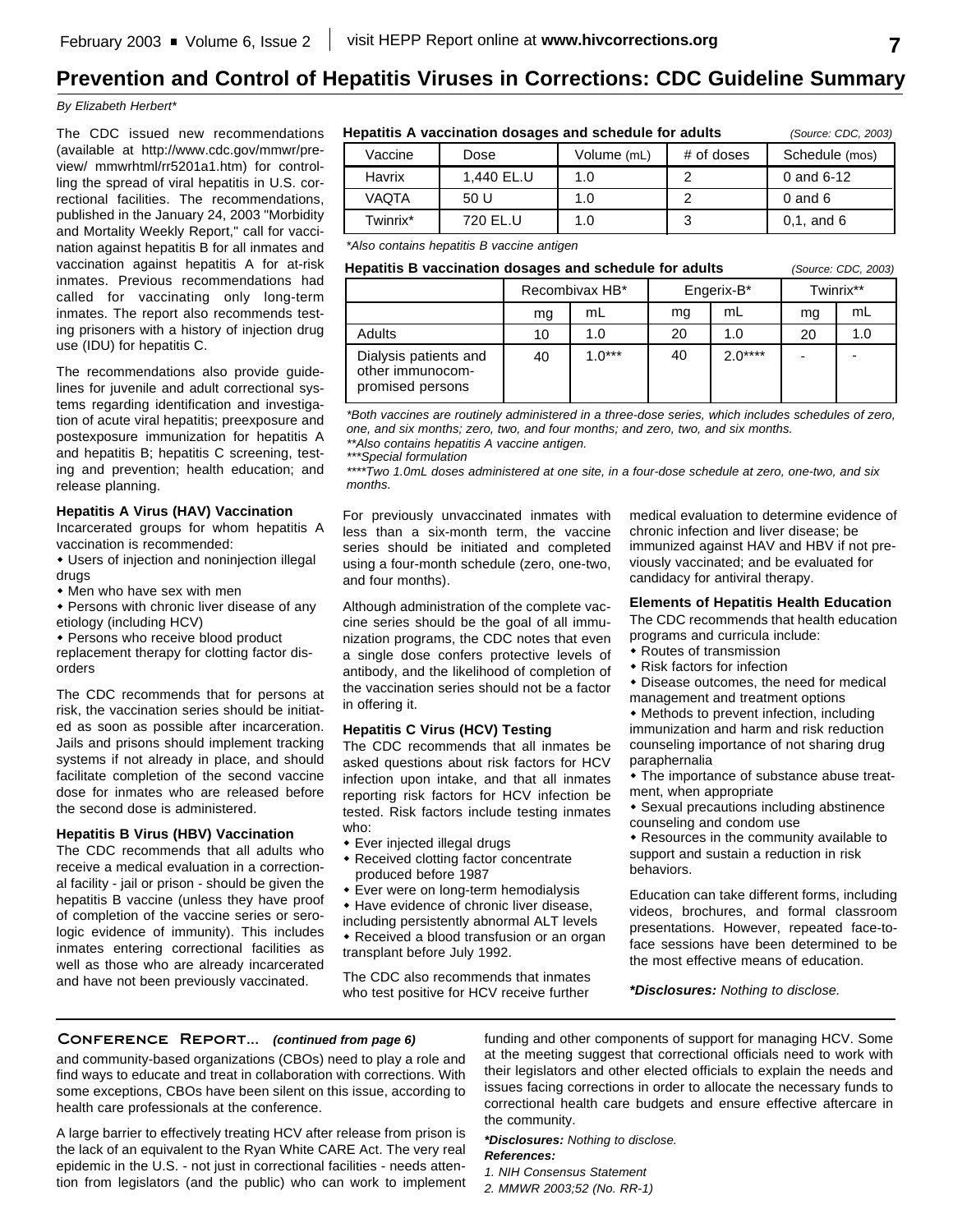## **Save the Dates**

#### **Management of HIV/AIDS in the Correctional Setting Satellite Videoconference**

*Hepatitis B & C with HIV Co-infection: A Diagnostic & Treatment Update March 11, 2003 12:30-3:30 p.m. Eastern Time* CME & Nursing Credits Available Call: (518) 262-4674 E-mail: ybarraj@mail.amc.edu Visit: www.amc.edu/Patient/HIV/ hivconf.htm

### **Improving the Management of HIV Disease**

*March 28, 2003 New York, New York* Email: cme@iasusa.org Visit: www.iasusa.org/cme/

#### **15th National HIV/AIDS Update Conference**

*Focusing on the Front Lines: Practical Lessons in Prevention, Treatment, and Care March 30-April 2, 2003 Miami, Florida* Email: nauc@total.net Visit: www.amfar.org/nauc

#### **2003 ACHSA Multidisciplinary Training Conference**

*Health Services and Security Working Together in Harmony Co-hosted by the CDC and HRSA April 10-13, 2003 Baltimore, Maryland* Call: 877-918-1842 Email: achsa@mindspring.com Visit: www.corrections.com/achsa

#### **Clinical Updates in Correctional Health Care**

*NCCHC Spring Meeting April 12-15, 2003 Anaheim, California* Call: 773.880.1460 Visit: www.ncchc.org

#### **43rd Interscience Conference on Antimicrobial Agents and Chemotherapy (ICAAC)** *September 14-17, 2003 Chicago, Illinois* Call: 202-737-3600 Email: icaac@asmusa.org Visit: www.icaac.org/ICAAC.asp

**The United States Conference on AIDS** *Sponsored by the National Minority AIDS Council September 18-21, 2003 New Orleans, Louisiana* Call: 202-483-6622 Visit: www.nmac.org

## **Inside News**

#### **LA County Jails See Outbreak of Staph Infections**

An outbreak of drug-resistant Staphylococcus aureus is spreading throughout the Los Angeles County jail system, affecting more than 1,000 inmates in the last year and causing at least 57 hospitalizations. Federal officials say the outbreak is the largest of its kind in the nation's correctional systems. The infection, which causes boils, deep skin abscesses and widespread surrounding inflammation, was initially misdiagnosed as spider bites. Jail doctors are now administering two antibiotics in tandem and improving hygiene measures such as providing inmates better access to showers and clean laundry. *Los Angeles Times, 1/31/03*

#### **HIV**

#### **Rapid HIV Test Extended to More Sites**

U.S. Department of Health and Human Services (HHS) has extended the availability of the OraQuick Rapid HIV-1 Antibody Test from the 38,000 laboratories it was initially approved for to more than 100,000 sites including jails, prisons, physician offices, and HIV counseling centers. The test, manufactured by Orasure Technologies and marketed by Abbott Laboratories, uses a fingerstick sample of blood and provides results within 20 minutes. *FDA Press Office, 1/31/03*

#### **Report: "Dangerous" Health Care at Limestone**

Prison Commissioner Donal Campbell released a medical consultant<sup>1</sup>s report that found "dangerous andextremely poor quality health care" at Limestone Correctional Facility at Capshaw, Alabama. The report, by Chicago-based Jacqueline Moore and Associates, says the death rate from AIDS at Limestone is more than twice the national average in prisons, and that efforts to control infectious and communicable diseases at the facility were not adequately monitored or reported. Medical services in Alabama prisons are provided by NaphCare; NaphCare officials state that some of the comments in the report are "unsubstantiated and misleading." Department of Corrections spokesman Brian corbett said officials were asking NaphCare to follow up on deficiencies based on the audits. *Associated Press, 2/13/03*

#### **HCV**

#### **Roche Reduces Cost of Copegus (ribavirin)**

Roche has reduced the list price or wholesale acquisition cost of Copegus (ribavirin) to \$5.06 per 200 mg tablet. Roche's Pegasys (peginterferon alfa-2a) and Copegus combination therapy was approved by the FDA in December 2002. *PRNewswire, 1/13/03*

#### **Costs of Testing and Treating HCV in NJ Published**

Memos and emails obtained by the *Philadelphia Inquirer* through the state's Open Records Act indicate that the price of testing and treating inmates in New Jersey prisons with the disease could cost \$4.5 to \$8 million this year. The prison medical provider, Correctional Medical Services (CMS) projected that if just 25% of the state's prison inmates were tested, it would cost \$4.5 million a year for treatment and testing in accordance with the Federal Bureau of Prisons guidelines, a standard New Jersey says it will meet. If 75% of the inmates were tested, annual costs could reach \$8.4 million, according to CMS documents. *Philadelphia Inquirer, 1/12/03*

#### **ACLU Files Class-Action Lawsuit Against MI Prisons**

The American Civil Liberties Union (ACLU) filed a class-action lawsuit in federal district court in January, charging that Michigan prison officials allowed HCV to reach epidemic proportions by failing to adequately test and treat HCV+ inmates. The ACLU claims that state protocols for testing and treatment fall short of accepted medical standards, and that the state sometimes fails to adhere to its own standards. The suit names the Michigan Department of Corrections and Correctional Medical Services as defendants. *ACLU, 1/21/03*

# **Resources & Websites**

**The Corrections Demonstration Project** www.sph.emory.edu/HIVCDP/Intro.htm

**AIDS Education and Training Centers (AETC) National Resource Center** www.aids-ed.org

**CDC Division of HIV/AIDS Prevention** www.cdc.gov/hiv/pubs/guidelines.htm

#### **CDC National Center for Infectious Diseases: Hepatitis C**

www.cdc.gov/ncidod/diseases/hepatitis/c/

#### **STD/HIV Prevention Training Center (PTC)** www.stdhivpreventiontraining.org

The PTC is one of a group of federally funded centers specializing in sexual and reproductive health education for medical care providers. The Seattle-based center offers education and skills training in the diagnosis, treatment, and management of STDs.

#### **NATAP HCV and HCV/HIV Handbook**, *Version 4*

A 20-page handbook with simply written information on treatment, prevention, transmission, epidemiology, and the latest study data on combination therapy of pegylated interferon plus ribavirin. Available in English and Spanish. For free printed copies (including bulk copies) email NATAP at tommy@natap.org. Available for download at www.natap.org

#### **Health Care and HIV: Nutritional Guide for Providers and Clients, 2002**

www.ask.hrsa.gov/detail.cfm?id=HAB00304 Published by the U.S. Department of Health and Human Services.